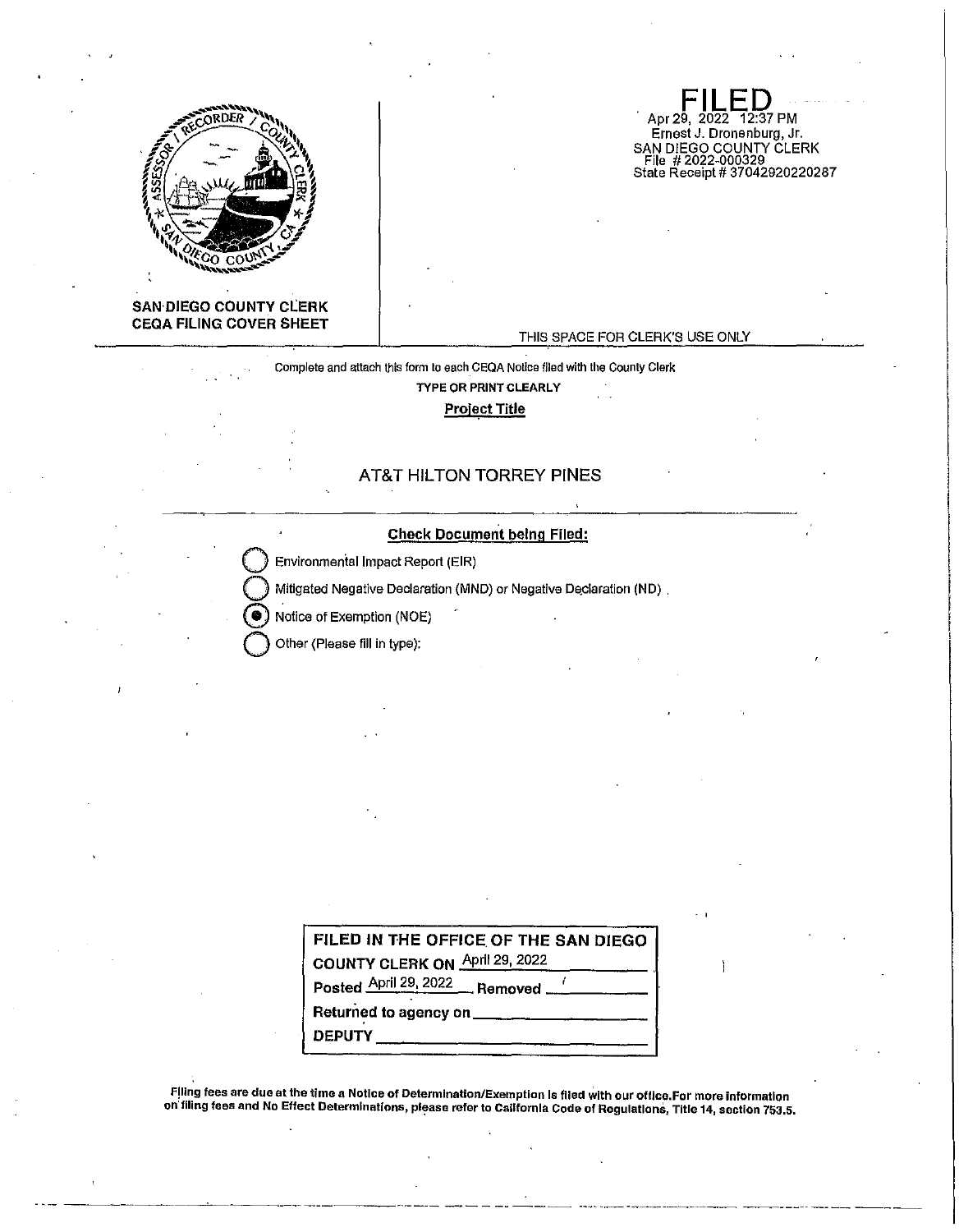(Check one or both)

TO: X RECORDER/COUNTY CLERK P.O. Box 1750, MS A-33 1600 PACIFIC HWY, ROOM 260 SAN DIEGO, CA 92101-2422

الأراكب والمسر

FROM: CITY OF SAN DIEGO DEVELOPMENT SERVICES DEPARTMENT 1222 FIRST AVENUE, MS 501 SAN DIEGO, CA 92101

OFFICE OF PLANNING AND RESEARCH 1400 TENTH STREET, ROOM 121 SACRAMENTO, CA 95814

Project No.: 683863

Project Title: AT&T Hilton Torrey Pines

PROIECT LOCATION-SPECIFIC: 10950 North Torrey Pines Road, San Diego, CA.

PROIECT LOCATION-CITY/COUNTY: San Diego/San Diego

DESCRIPTION OF NATURE AND PURPOSE OF THE PROIECT: Coastal Development permit (CDP) for the continued operation of a Wireless Communication Facility (WCF) consisting of a 30-foot tall re-branched faux pine tree (monopine) supporting 16 panel antennas with 24 Remote Radio Units (RRus). Additionally, the WCF proposes two (2) panel antennas with four (4) RRUs mounted on an existing structure located 1,300 feet to the south of the monopine. The project is located at 10950 North Torrey Pines RD in the CV-1-1 zone, within the University Community Plan.

NAME OF PERSON OR AGENCY CARRYING OUT PR0IECT: Justin Causey, 10590 West Ocean Air Drive Suite 300, San Diego CA 92130. (858) 291-1869

**EXEMPT STATUS: (CHECK ONE)** 

- ( } MINISTERIAL (SEC. 21080(b)(1 }; 15268);
- ( ) DECLARED EMERGENCY (SEC. 21080(b)(3); 15269(a));
- ( } EMERGENCY PROJECT (SEC. 21080(b)( 4); 15269 (b)(c) ..
- (X) CATEGORICAL EXEMPTION: 15301 (Existing Facilities)
- ( } STATUTORY EXEMPTION:

REASONS WHY PROIECT IS EXEMPT: The City of San Diego conducted an environmental review and determined that the project would qualify to be categorically exempt from CEQA pursuant to Section 15301 (Existing Facilities). Section 15301 allows for the operation, repair, maintenance, permitting, leasing, licensing, or minor alteration of existing facilities (public or private}, involving negligible or no expansion of use beyond that existing at the time of the determination. Since the project would only permit the continual operation of an existing WCF with some improvements the exemption was deemed appropriate. The project is located on a developed site and no environmental impacts would occur and none of the exceptions described in CEQA Guidelines Section 15300.2 apply.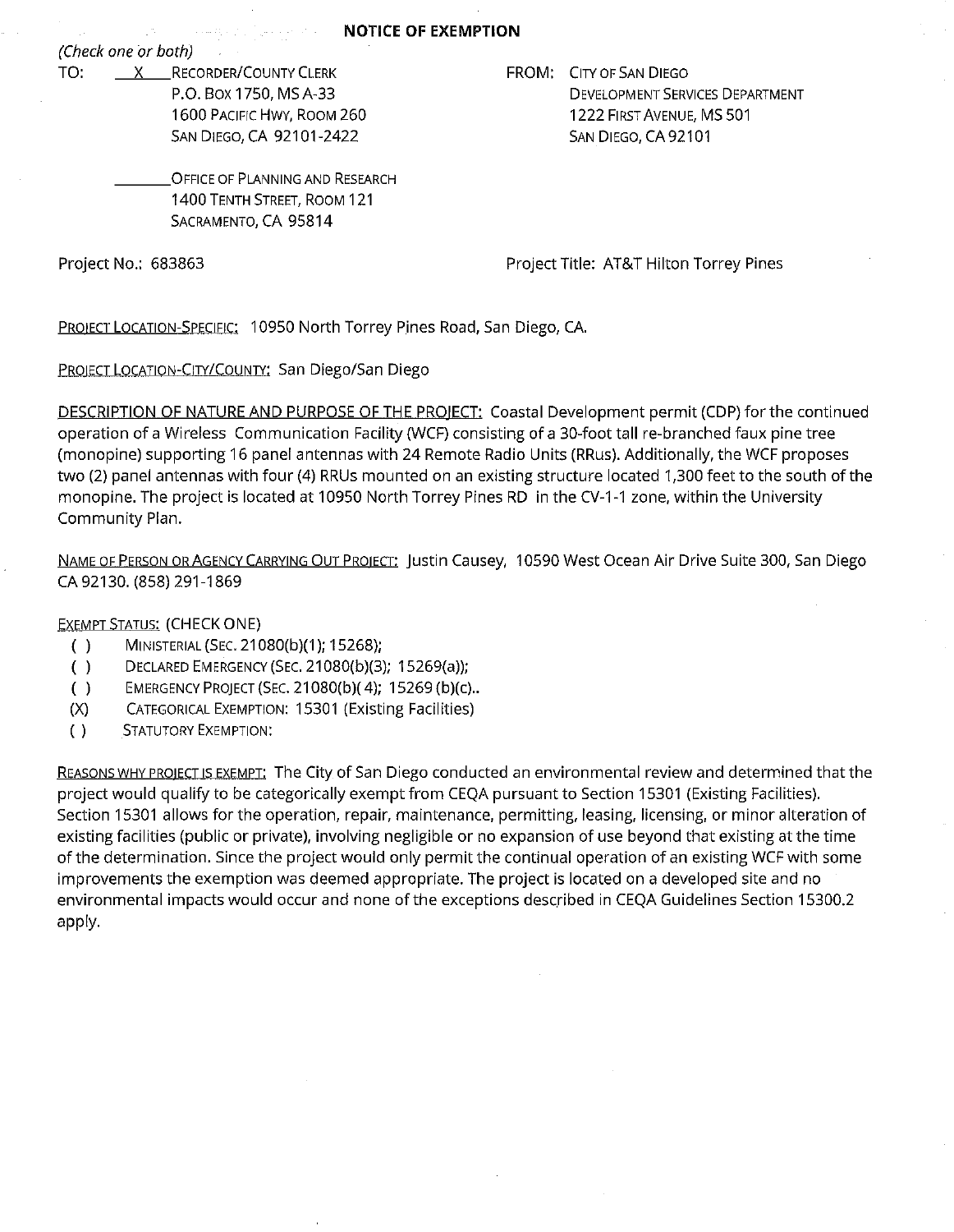# LEAD AGENCY CONTACT PERSON: Jeffrey Szymanski

-----

>= ;.c

## IF FILED BY APPLICANT:

- 1. ATTACH CERTIFIED DOCUMENT OF EXEMPTION FINDING.
- 2. HAS A NOTICE OF EXEMPTION BEEN FILED BY THE PUBLIC AGENCY APPROVING THE PROJECT?
	- ( ) YES ( ) No

IT IS HEREBY CERTIFIED THAT THE CITY OF SAN DIEGO HAS DETERMINED THE ABOVE ACTIVITY TO BE EXEMPT FROM CEQA

/SENIOR PLANNER 2/15/2022 TITLE

DATE

CHECK ONE: (X) SIGNED BY LEAD AGENCY CLERK OR OPR:

DATE RECEIVED FOR FILING WITH COUNTY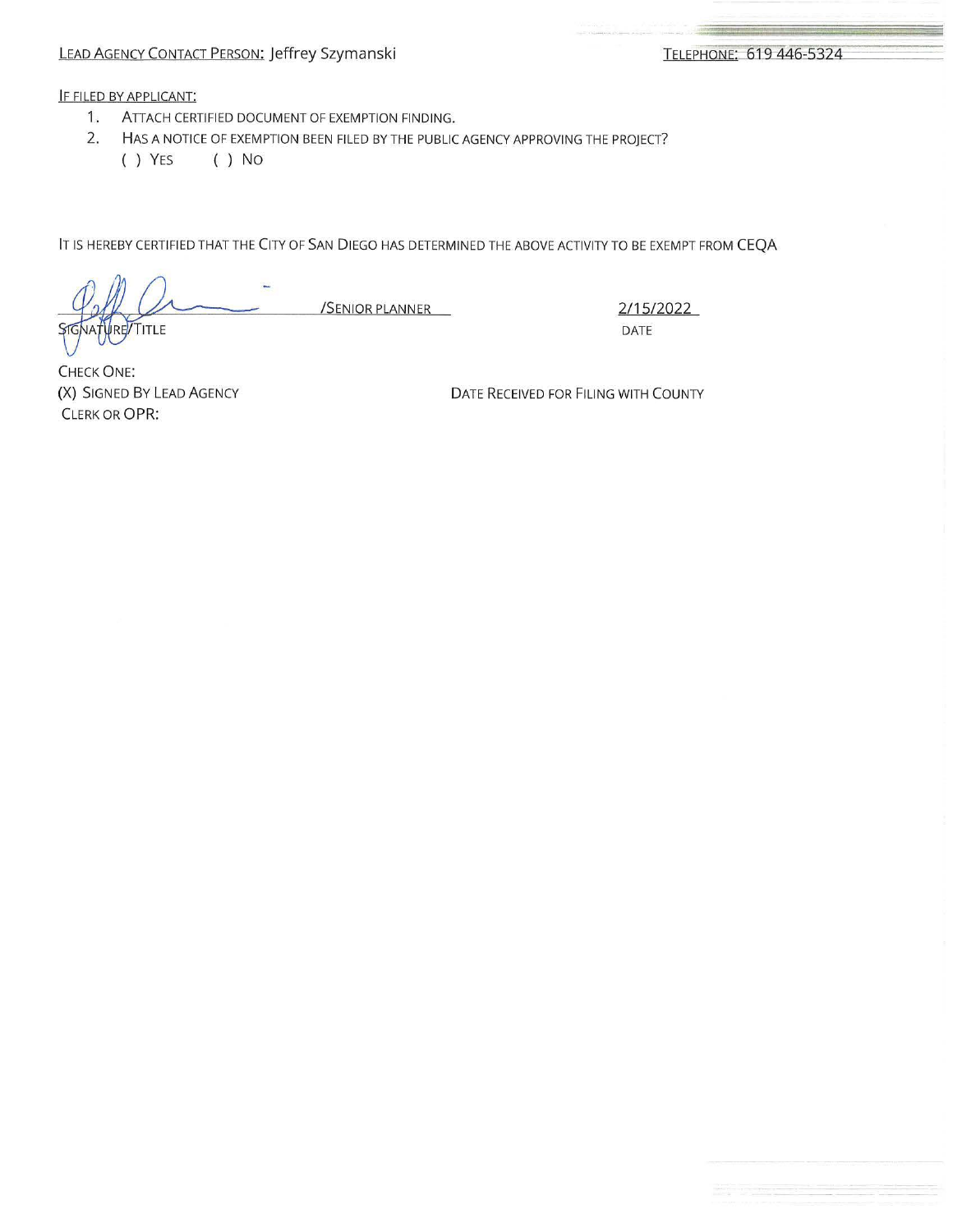| ۹                                                                                                                                                                                                       |                                    | San Diego County                   | <u>Han filmar ta kara ta shekara ta 1999 ha</u>                                        |  |  |
|---------------------------------------------------------------------------------------------------------------------------------------------------------------------------------------------------------|------------------------------------|------------------------------------|----------------------------------------------------------------------------------------|--|--|
|                                                                                                                                                                                                         | Transaction #:<br>Receipt #:       | 6450595<br>2022206482              |                                                                                        |  |  |
| Ernest J. Dronenburg, Jr.<br>Assessor/Recorder/County Clerk<br>1600 Pacific Highway Suite 260<br>P.O. Box 121750, San Diego, CA 92112-1750<br>Tel. (619) 237-0502  Fax (619) 557-4155<br>www.sdarcc.com | Cashier Date:<br>Cashier Location: | 04/29/2022<br><b>SD</b>            | 04/29/2022 12:39 pm<br><b>Print Date:</b>                                              |  |  |
|                                                                                                                                                                                                         |                                    |                                    | <b>Payment Summary</b>                                                                 |  |  |
|                                                                                                                                                                                                         |                                    |                                    | \$50.00<br><b>Total Fees</b><br>\$50,00<br><b>Total Payments</b><br>Balance:<br>\$0.00 |  |  |
|                                                                                                                                                                                                         |                                    |                                    |                                                                                        |  |  |
|                                                                                                                                                                                                         |                                    |                                    |                                                                                        |  |  |
| Payment                                                                                                                                                                                                 |                                    |                                    |                                                                                        |  |  |
| CHECK PAYMENT #50948                                                                                                                                                                                    |                                    |                                    | \$50.00                                                                                |  |  |
| <b>Total Payments</b>                                                                                                                                                                                   |                                    |                                    | \$50.00                                                                                |  |  |
| Filing                                                                                                                                                                                                  |                                    |                                    |                                                                                        |  |  |
| CEQA - NOE                                                                                                                                                                                              |                                    |                                    | FILE #: 2022-000329 Date: 04/29/2022 12:37PM<br>Pages: 3                               |  |  |
|                                                                                                                                                                                                         |                                    | State Receipt # 37-04/29/2022-0287 |                                                                                        |  |  |
| Fees:<br>Fish & Wildlife County Administrative Fee                                                                                                                                                      |                                    |                                    | \$50.00                                                                                |  |  |
| <b>Total Fees Due:</b>                                                                                                                                                                                  |                                    |                                    | \$50.00                                                                                |  |  |
| <b>Grand Total - All Documents:</b>                                                                                                                                                                     |                                    |                                    | \$50.00                                                                                |  |  |

 $\sim$   $\sim$ 

 $\hat{\mathcal{A}}$ 

 $\mathbb{R}^2$ 

 $\epsilon_{\rm c}$ 

 $\label{eq:2.1} \mathcal{L}_{\text{max}}(\mathcal{L}_{\text{max}}) = \mathcal{L}_{\text{max}}(\mathcal{L}_{\text{max}})$ 

 $\label{eq:2.1} \frac{1}{\sqrt{2}}\left(\frac{1}{\sqrt{2}}\right)^{2} \left(\frac{1}{\sqrt{2}}\right)^{2} \left(\frac{1}{\sqrt{2}}\right)^{2} \left(\frac{1}{\sqrt{2}}\right)^{2}$ 

 $\sim 10^7$